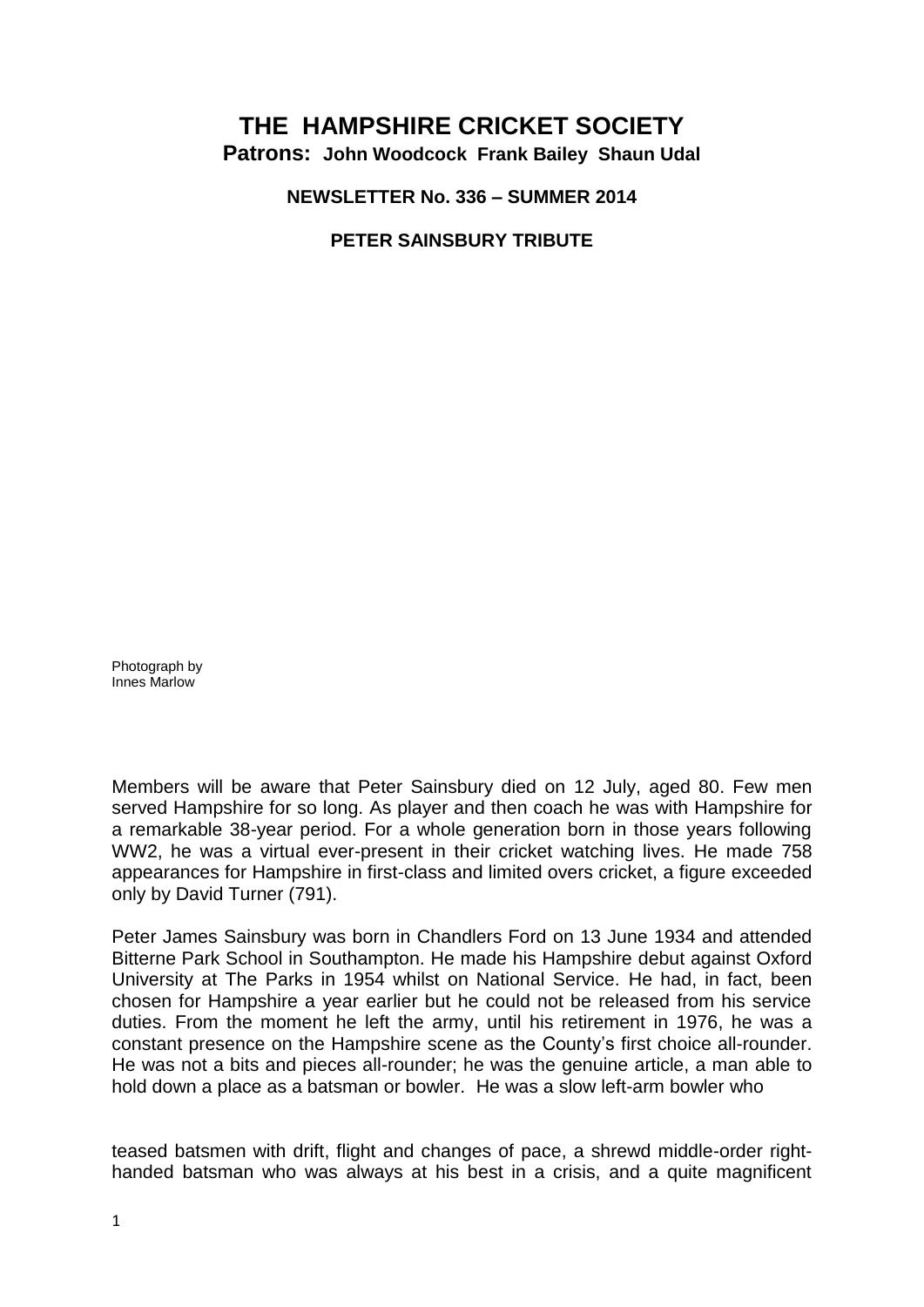fielder, particularly at backward short-leg. After his playing days, he was the county's coach until 1991.

He took 102 wickets in his first full season in 1955, during which he performed the distinction of dismissing Len Hutton twice in a day at Bradford on his 21<sup>st</sup> birthday. In acknowledgement of his feat, the great Yorkshire batsman presented him with the ball and a signed copy of his book C*ricket Is My Life.* He was duly awarded his county cap later on in the season.

At the end of that season he was selected for the England A tour of Pakistan. In an effort to emulate Tony Lock, who was a team-mate on the tour, he came back bowling flatter but without any real increase in spin. Also, during subsequent years, Hampshire gave increasing precedence to their potent pace attack, comprising at various stages Derek Shackleton, Vic Cannings, Malcolm Heath, Butch White and Bob Cottam. The spin bowling was shared between himself, Mervyn Burden and Alan Wassell. By the late 60's, all of these players had left the scene with the exception of Cottam. Hampshire's bowling attack then entered a long transition stage, whereupon Peter Sainsbury therefore had to share a much greater burden of the bowling than hitherto. He then rediscovered the art of flight and became an even better bowler for it.

In 1971, he attained the 100 wicket landmark for the second and final time. It was a marvellous summer for him. He claimed a season's best 107 wickets, took his 1000<sup>th</sup> wicket for Hampshire, as well as collecting ten wickets in a match on three occasions-the first time he had done so-and returned his career best innings and match figures (eight for 72, and 12 for 127, against Gloucestershire at Portsmouth). Sixty of those wickets came in a purple patch over the last eight matches. He was also second in the national averages, behind Surrey's Geoff Arnold. He also scored 959 runs to miss the double by only 41 runs. It is still the closest any Hampshire player has come to recording the feat since Jim Bailey in 1948.

As if to give credence to the theory that spin bowlers mature with age, he headed the Hampshire bowling averages three times in the last seven years of his career. The first time was in 1971; he then repeated the feat in the championship season of 1973 and his last year, 1976.

His batting improved season by season. He scored his maiden century in 1958-105 at Worcester-and reached 1000 runs for the first time in 1960. He went on to score seven centuries (highest score 163 v Oxford University in The Parks in 1962) and achieve the 1000 run landmark on six occasions (best 1533 in the championship summer of 1961). He also gradually increased the range of his stroke-making and as he reached maturity in the early 60s he always kept the scoreboard ticking over with intelligent placement and quick running between the wickets. These attributes were demonstrated on the final morning of Hampshire's Championship clinching match against Derbyshire in 1961. He (73) and Mike Barnard (61) put on 99 in 68 minutes with a judicious mixture of boundaries and breath-taking running between the wickets to enable Colin Ingleby-Mackenzie to declare. He then took the wicket which decided the Championship when Bob Taylor holed out to Danny Livingstone on the mid-wicket boundary.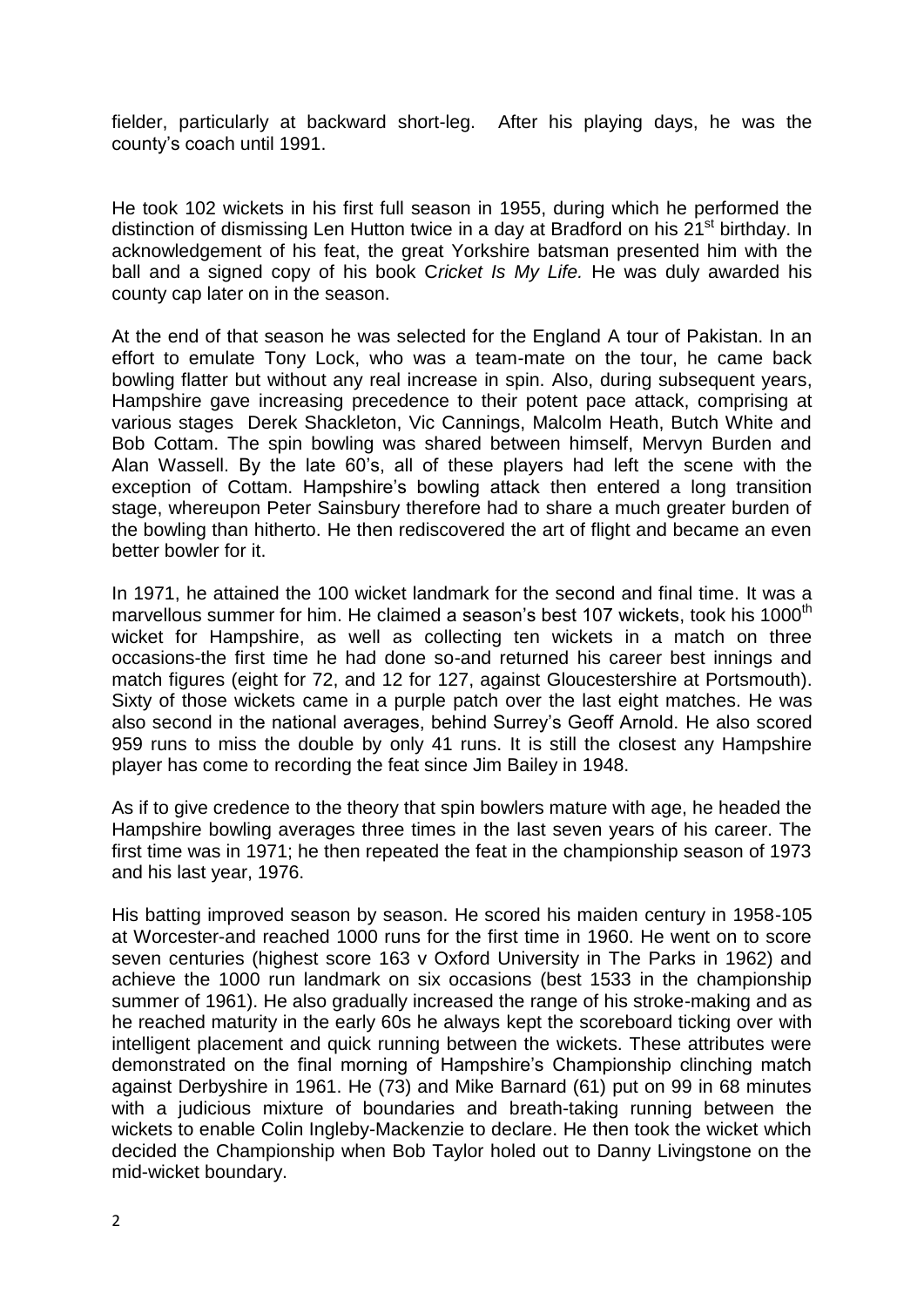He was always at his best when the chips were down. He compiled the last of his seven centuries in that second triumphal summer of 1973. Hampshire's position was precarious when he came to the wicket against Somerset at Taunton. His side were 41 for four, which then became 78 for seven not long afterwards. With David O'Sullivan (45), he added 107 in 49 overs to turn Hampshire's fortunes. After being stuck on 99 for half an hour, he recorded his first century since 1964 and was eventually unbeaten on 120, having been at the wicket for 315 minutes. Towards the end of the summer, he was at the wicket when Hampshire claimed the batting point with which they secured the title, again at Dean Park. He is the only Hampshire player to be a member of two Championship winning sides. In reviewing the 1973 season, *Wisden* commented that at the age of 39, "he had lost little in enthusiasm and fitness and was also an ideal first lieutenant". He was also one of *Wisden's*  Cricketers of the Year.

It should also be recorded that he was a member of sides that finished second in the Championship on two occasions (1958 and 1974), and third twice (1955 and 1975). No other Hampshire player remotely approaches these landmarks. It emphasises just what a fine player he was, and his critical influence to the team effort.

His 56 catches in 1957 and career haul of 668 catches are both Hampshire records which will surely stand the test of time. He was regarded as one of the best of all short leg fieldsmen. He was, though, a fine fielder anywhere. Of medium height and trimly built he moved athletically and fluently over the ground away from the wicket.

He was one of cricket's most notable "nearly men". Only 20 players have completed their careers with 20,000 runs and 1,000 wickets. Peter Sainsbury was the only member of that group never to have played Test cricket. A panel of experts commissioned by *Wisden Cricket Monthly* named him in their best post-war team of county cricketers never to play for England. He was originally chosen for the 1958/59 tour of Australia but, upon overnight reflection, the selectors changed their minds and Gloucestershire's John Mortimer travelled instead. He therefore had to settle for that controversial England A tour of Pakistan in 1955/56 and two appearances as  $12<sup>th</sup>$  man against New Zealand in 1958. He gained some reward at towards the end of his career when he was selected for an International Wanderers tour of South Africa.

He was one of the few of the old school to adapt to one-day cricket and was an integral member of Hampshire's first one-day trophy side, the John Player League in 1975. He demonstrated the value of spin bowling in limited overs cricket from the outset. He still holds the record for the best bowling figures and all-round performance in List A matches when he scored 76 and then took seven for 30 against Norfolk at Southampton in a Gillette Cup Tie in 1965. Among his victims were future TMS commentator Henry Blofeld and England legend Bill Edrich. He naturally won the man of the match award and did so again in the following tie against Kent at Portsmouth, during which he scored another 70 runs, took three for 45 in his allotted 13 overs and claimed a catch. The editor remembers that catch vividly. Brian Luckhurst turned Jimmy Gray off his legs; most of the spectators looked towards the long leg boundary. However, Peter Sainsbury had intercepted the ball and pocketed it with the minimum of fuss. It was all so typical of the man.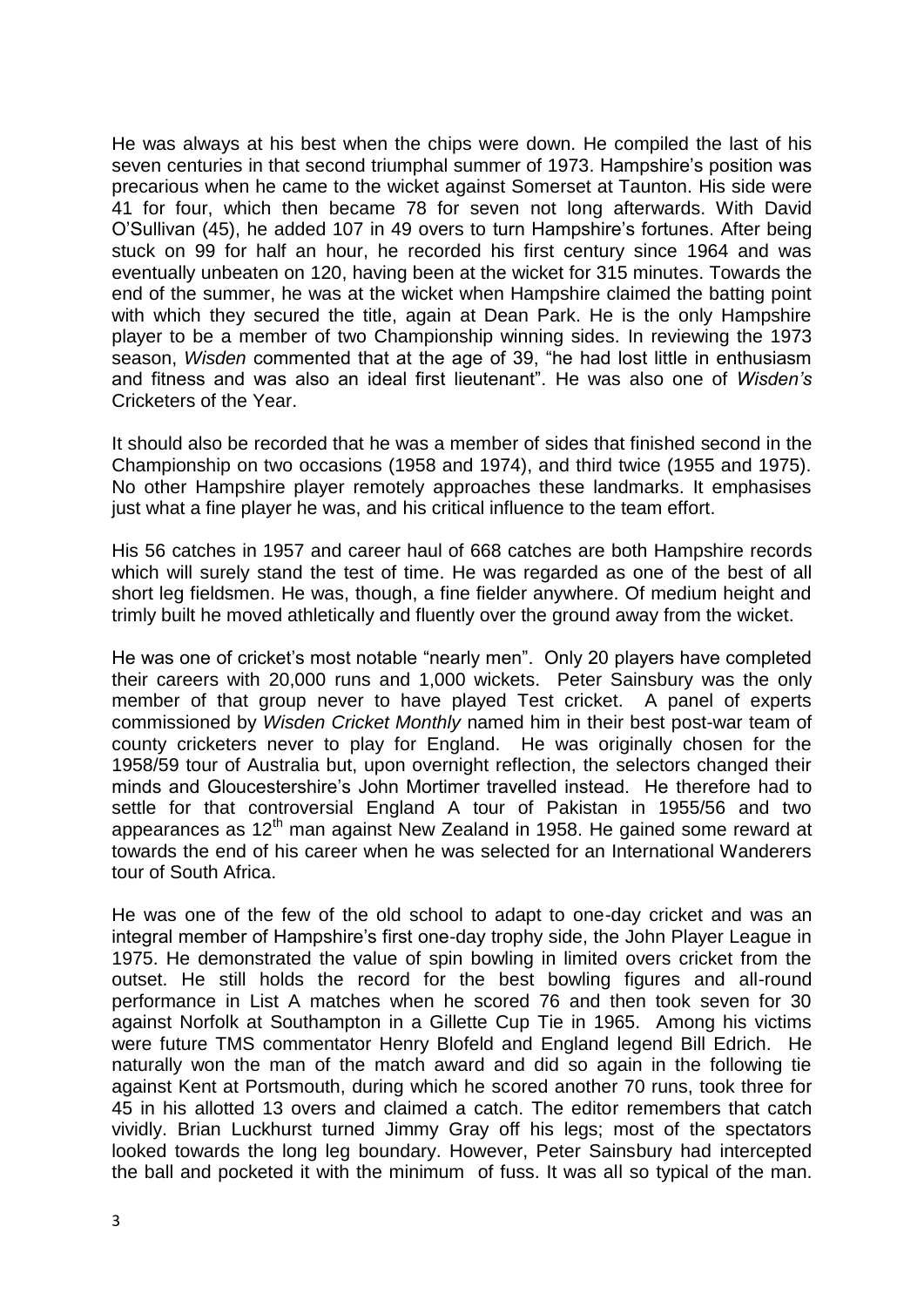There was never any ostentation. In the first John Player League season in 1969 he took 28 wickets, the most by any Hampshire player. That tally remained a County record until Shaun Udal, another spin bowler, took 31 wickets in 1992. In the winter of 2012 Peter Sainsbury was named in a best Hampshire Eleven since the introduction of one-day cricket in 1963. A Lord's Final eluded him but he was Hampshire's coach when the County won the Benson & Hedges Cup in 1988 and was in his final days in office in the 1991 Nat West Trophy triumph. It was a fitting way in which he to end of his cricket career.

In all forms of cricket he scored 21,655 runs and took 1447 wickets for the County. By any test, Peter Sainsbury was a considerable cricketer. His all-round talent will be remembered with much nostalgia and affection.

## **MORE ON PETER SAINSBURY**

Whilst at Bitterne Park School, he represented Southampton Schools, Hampshire Schools and was included in the South XI against the North.

He first played for Hampshire  $2^{nd}$  XI, against Kent  $2^{nd}$  XI at Broadstairs on 21 June 1950 in a *Minor Counties Championship match.* He was still therefore only 15 years old. He did not bat ( he was listed at 10); his inaugural bowling figures were 2-0-3-0 in the Kent second innings.

He made his Hampshire debut against Oxford University on 2 June 1954. Among his opponents were MJK Smith, Colin Cowdrey and the South African JP Fellows-Smith. His bowling figures were 41-16-99-1 and 10-2-38-0. His first wicket was that of JM Allan (also Scotland and Warwickshire), whom he bowled for 118. Batting at 10, he scored 20 not out in his first innings. In the second, he was bowled by Cowdrey for 4. Almost incredibly, the great Kent and England batsman dismissed him again in a county match at Tunbridge Wells 19 years later, in 1973. On that occasion, he was caught by Asif Iqbal at slip. Cowdrey bowled leg-breaks.

He played two first-class matches for Combined Services in 1954, against Pakistan and Yorkshire. In the first match he claimed 4-37 in 26 overs in the second innings. In the days of National Service, it is not surprising that the Services fielded strong teams. Among his team-mates were Peter Richardson and Martin Horton (Worcestershire) JT Murray (Middlesex), Peter Marner (Lancashire), Doug Padgett (Yorkshire) and Terry Spencer (Leicestershire).

On his Championship debut against Nottinghamshire in 1954, he was out for a prolonged duck in the first innings, batting to orders. Happily, in the second, he made an unbeaten 69, adding 90 for the eighth wicket with Desmond Eagar. Hampshire were 83 for seven at the start of the alliance. Hampshire supporters had already received a foretaste of the characteristic mark he was to leave on matches in the ensuing years.

On the England A tour to Pakistan in 1955-56, he played in two of the four representative matches against the full Pakistan side. His tour figures were nine matches, 130 runs (avge. 21.66), 16 wickets (avge. 16.75) and five catches. In those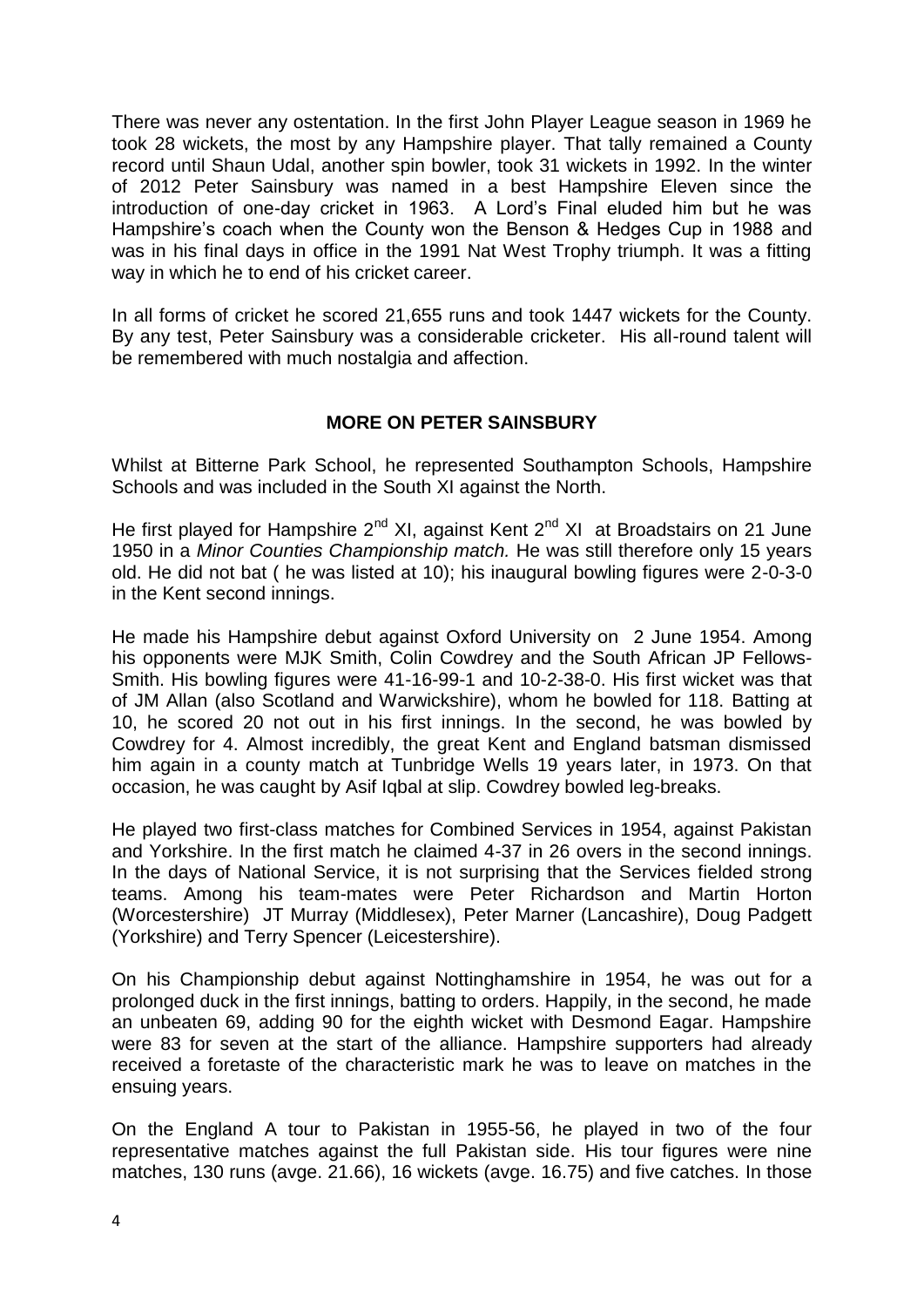representative matches, he returned figures of 41-22-52-0 at Lahore and 10.3-5-11-1 and 13-6-22-2 at Peshawar. He certainly did not let England down.

His only other tour was with a very strong International Wanderers team to South Africa in 1974/75. He played in two matches. After a quiet game against Rhodesia at Salisbury he achieved figures of 17-11-18-1 and 14-4-48-2 against Transvaal at Johannesburg. His team-mates were Glenn Turner, Eddie Barlow, John Shepherd, Graeme Pollock, Younis Ahmed, Ian Chappell, Tony Greig, Barry Richards, Graham McKenzie, Graham Roope, Brian Close, Roger Tolchard, and Gloucestershire's Tony Brown. Only Brown and Peter Sainsbury never played in a test match.

He was unfortunate that both of his tours were controversial. The Pakistan trip raised a diplomatic incident regarding umpire Idris Begh whom some of the players dowsed with water in a prank that misfired badly. The Rhodesian leg of the South African tour was regarded as "sanctions busting" though none of the players realised at the time!

### **HAMPSHIRE'S ALL-ROUNDERS WHO WAS THE BEST?**

Where does Peter Sainsbury rank in the pantheon of Hampshire all-rounders? The accepted criteria for assessing the quality of all-rounders is the difference between their batting and bowling averages, where the former is the higher. As far as the Editor is aware, this exercise has never been undertaken for Hampshire players. The analysis below has therefore been compiled on the basis of those men who played 100 matches for the county, and scored 5,000 runs and took 300 wickets in first-class cricket:

|                     | <b>Batting</b> | <b>Bowling</b> | <b>Difference</b> |
|---------------------|----------------|----------------|-------------------|
| <b>MD Marshall</b>  | 25.20          | 18.64          | $+6.56$           |
| <b>TE Jesty</b>     | 31.79          | 28.62          | $+3.17$           |
| <b>CB Llewellyn</b> | 27.58          | 24.66          | $+2.92$           |
| <b>PJ Sainsbury</b> | 27.03          | 24.14          | $+2.89$           |
| JR Gray             | 30.83          | 30.02          | $+0.81$           |
| <b>KD James</b>     | 31.01          | 32.47          | $-1.46$           |
| J Bailey            | 24.93          | 26.97          | $-2.04$           |
| <b>AS Kennedy</b>   | 18.51          | 21.16          | $-2.65$           |
| AD Mascarenhas      | 25.07          | 28.22          | $-3.15$           |
| <b>WLC Creese</b>   | 24.01          | 27.78          | $-3.77$           |
| D.Shackleton        | 14.43          | 18.23          | $-3.80$           |
| <b>JA Newman</b>    | 20.90          | 24.82          | $-3.92$           |
| <b>SD Udal</b>      | 22.95          | 32.12          | $-9.17$           |
| <b>GS Boyes</b>     | 14.42          | 23.96          | $-9.54$           |
| <b>NG Cowley</b>    | 22.57          | 32.89          | $-10.32$          |
| G Hill              | 18.13          | 29.92          | $-11.79$          |

It will be noted that three of the five men "in credit" were Hampshire born and the other two were outstanding overseas players. It is indisputable that Peter Sainsbury was in the very top rank of all-rounders to have played for the County.